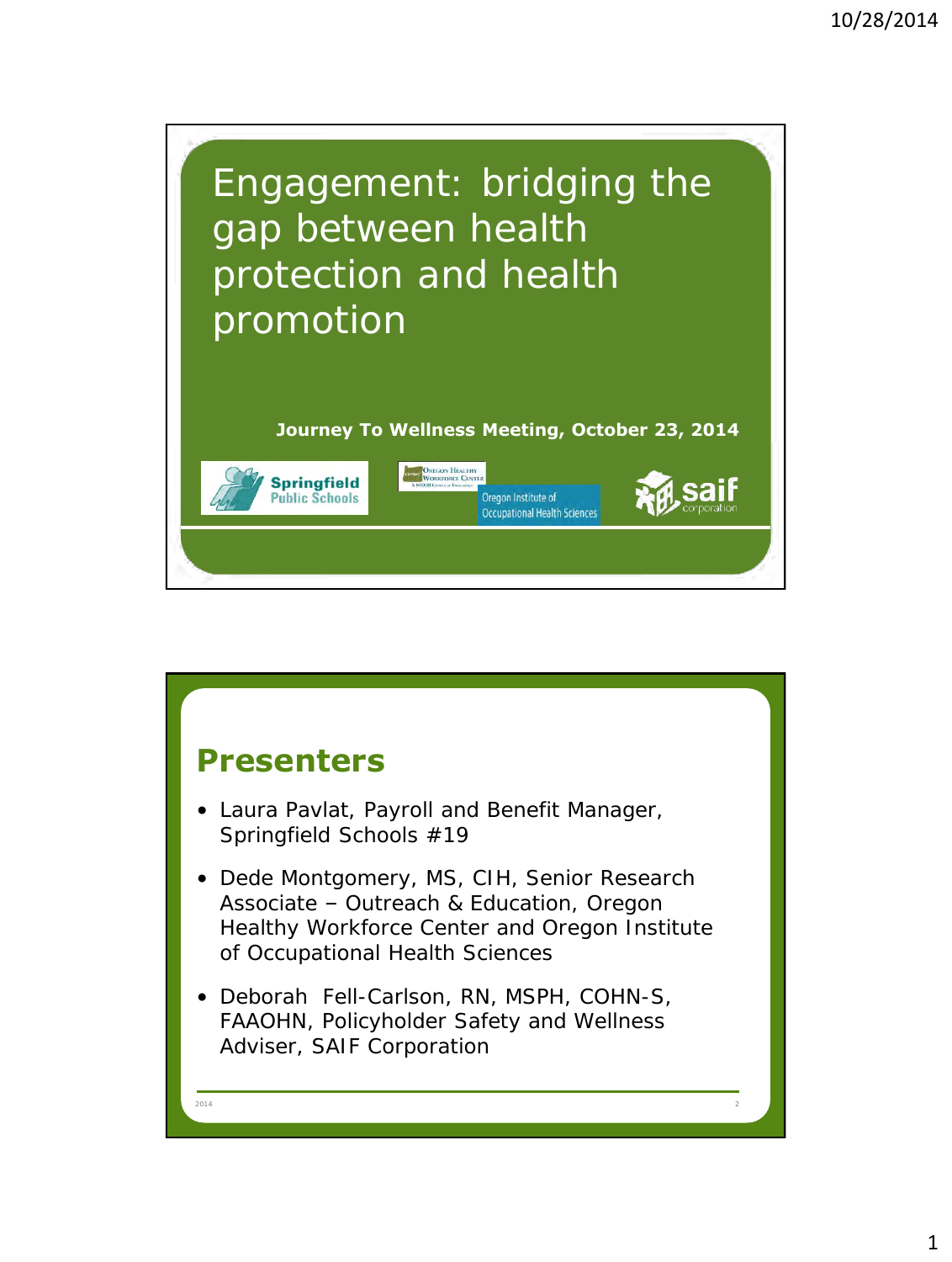

#### **Why are we here?**

- Injuries are costly regardless of where they occur – 5th leading cause of death.
- Chronic conditions impact frequency and severity.
- Lifestyle and job risks are interdependent.
- Chronic conditions include:
	- Pain
	- Cancer
	- Diabetes
	- Dementia
	- Arthritis
	- Cardiovascular disease

4

• Obesity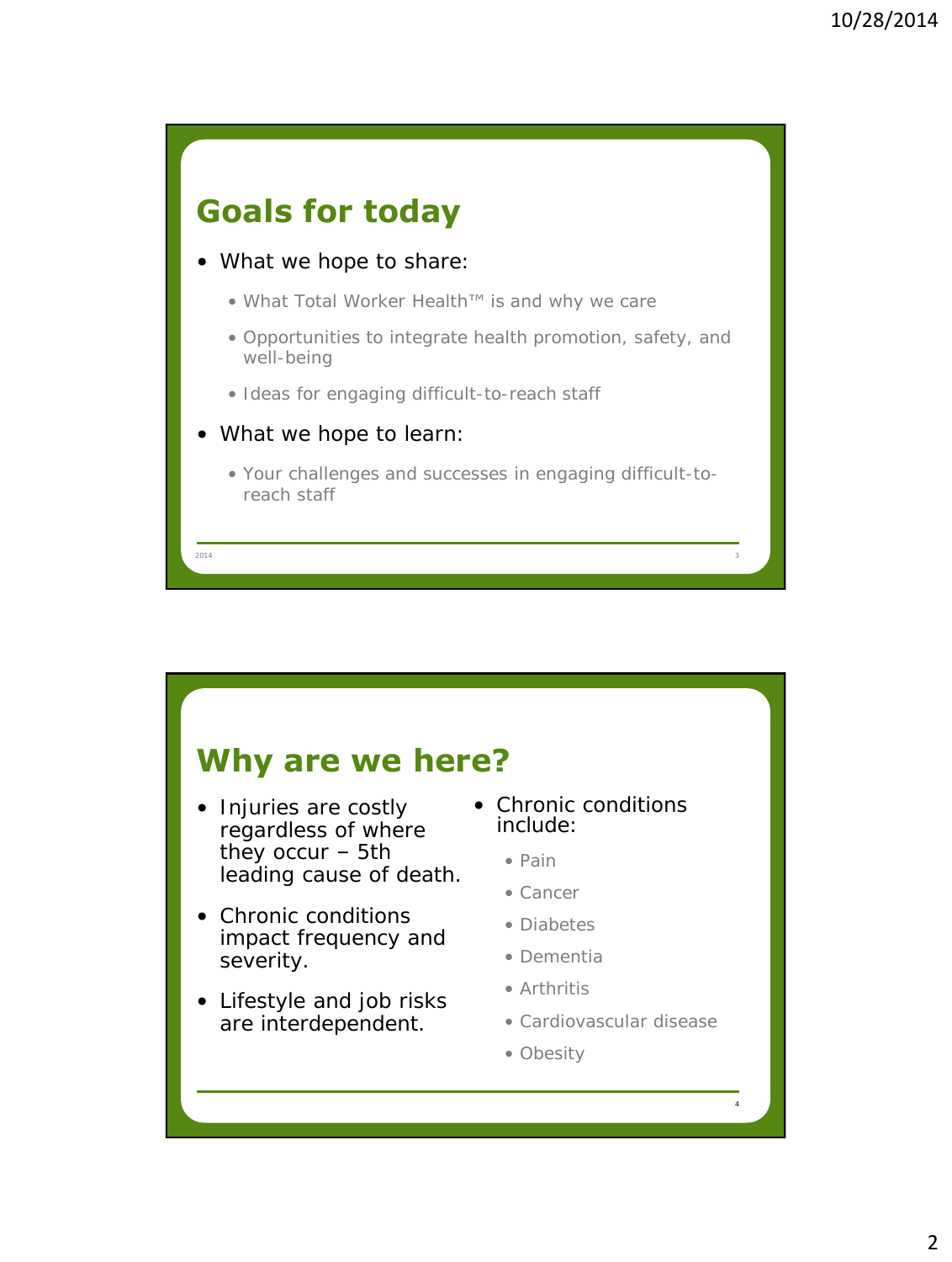# **Examples of interdependency**

- Chemicals and Coronary Artery Disease
- Solvents and noise
- Dust and COPD, asthma, smoking
- Aging workforce
- Sensory deficits, diabetes
- Ergonomics, stress
- Risky activities
- **Obesity**
- Dementia

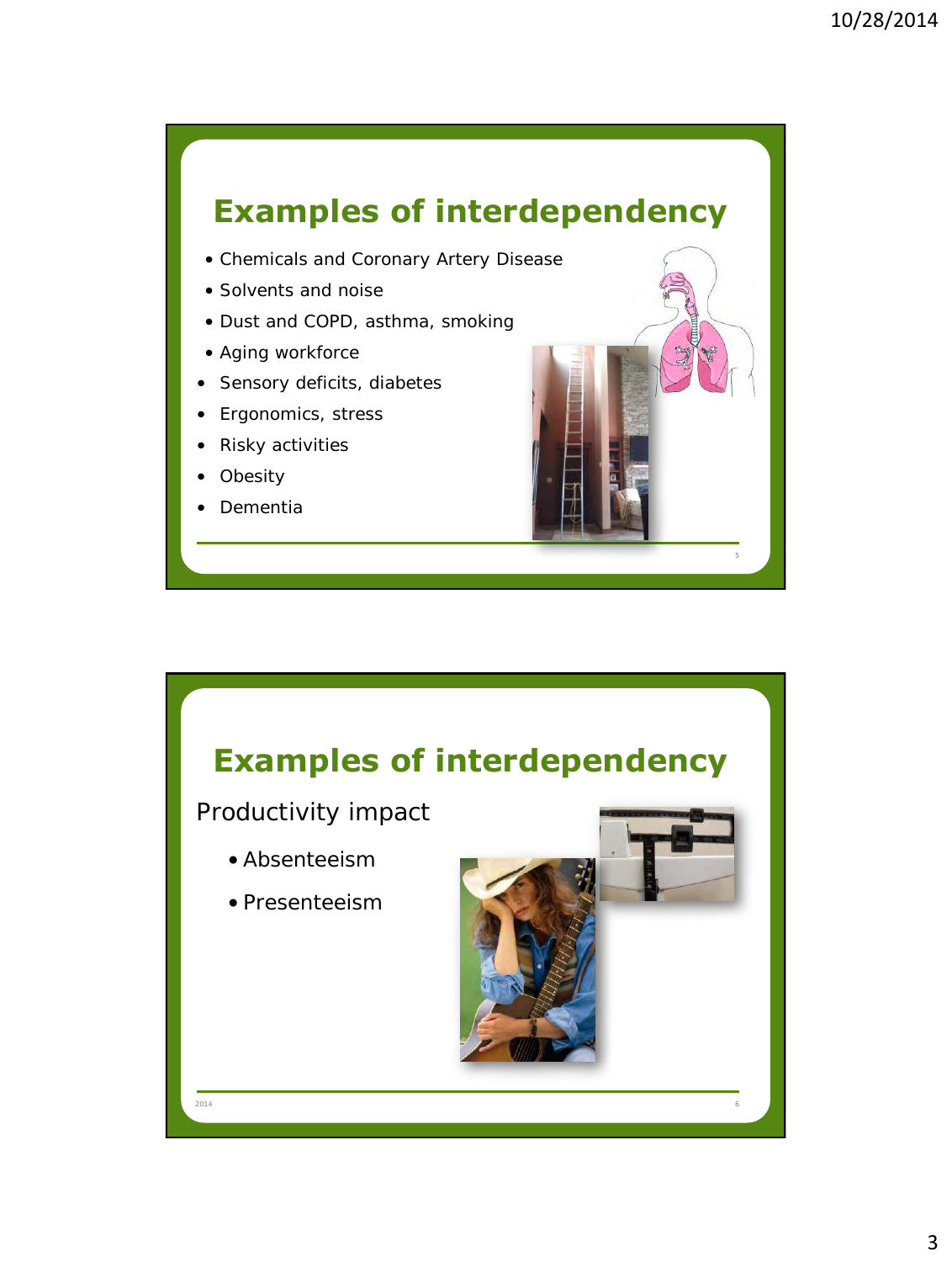

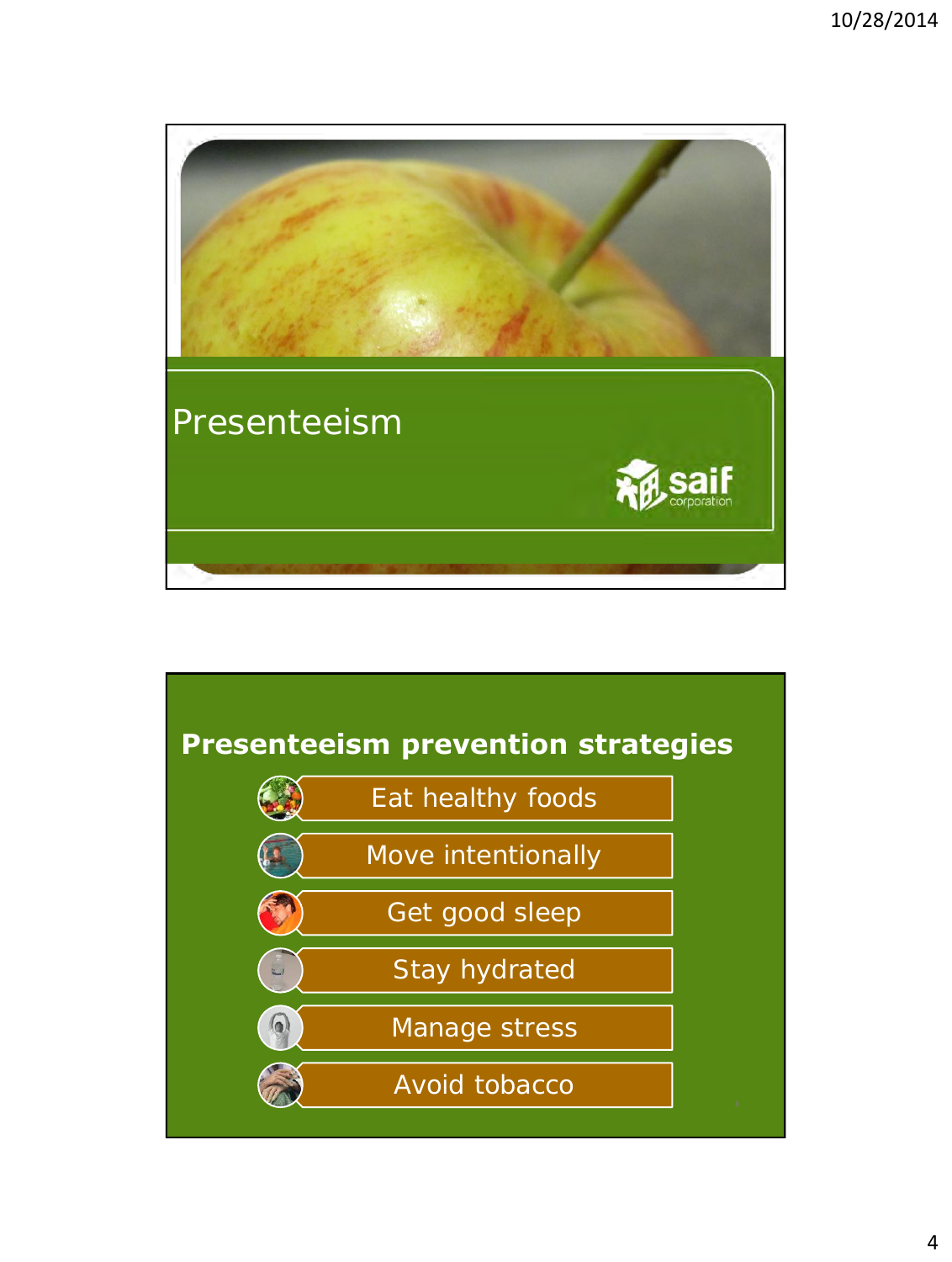

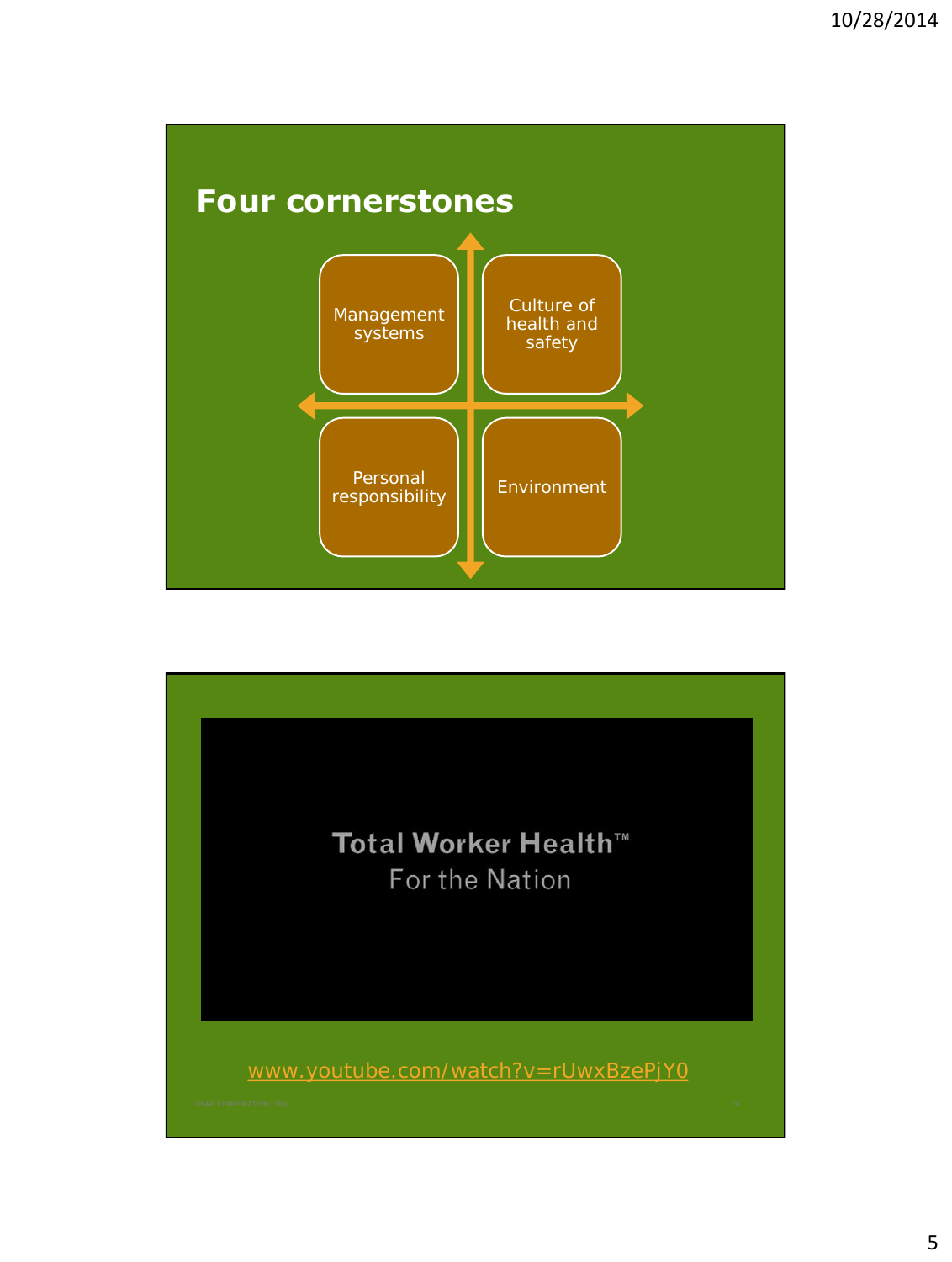



- Research
- Company stories

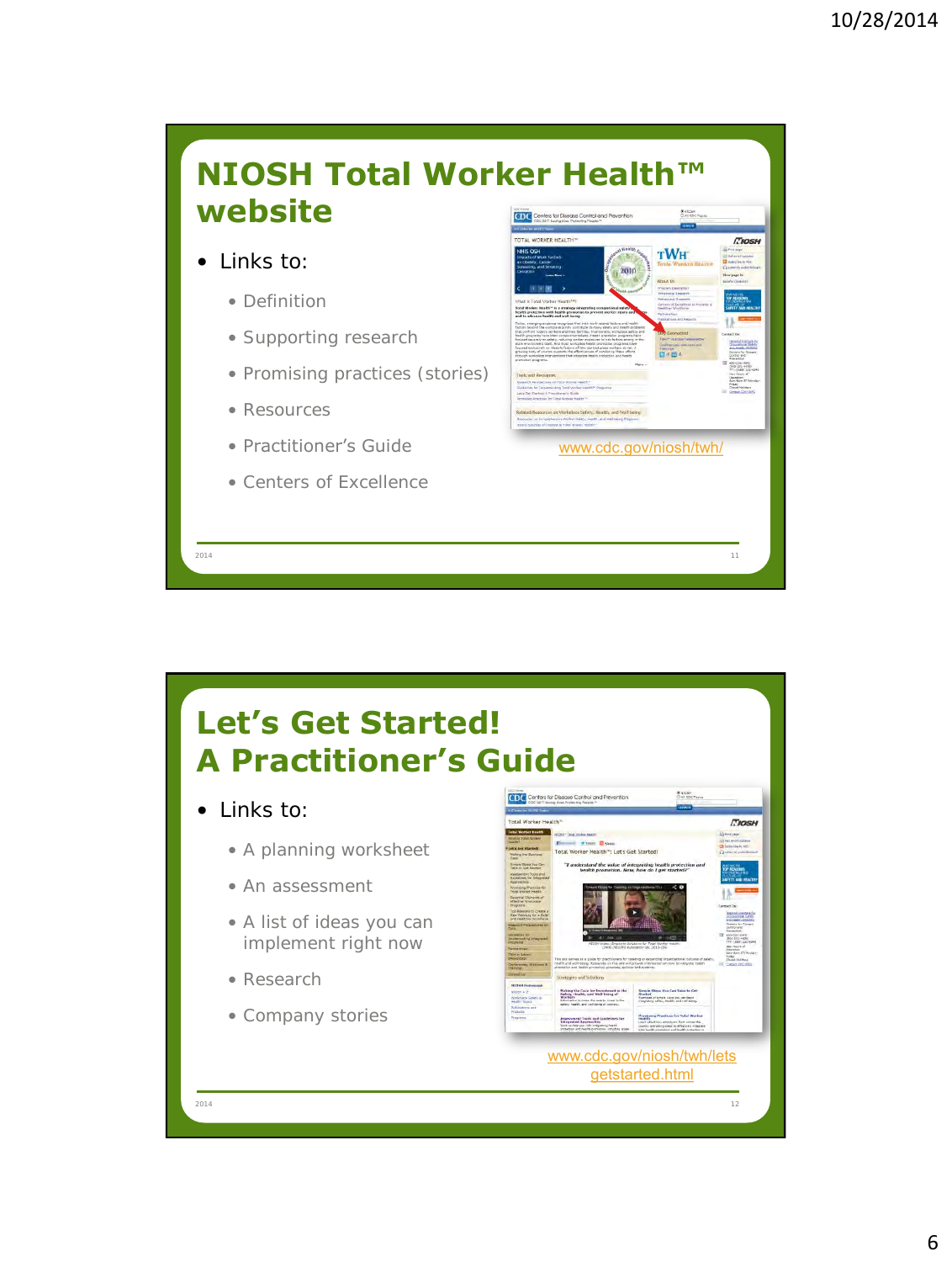

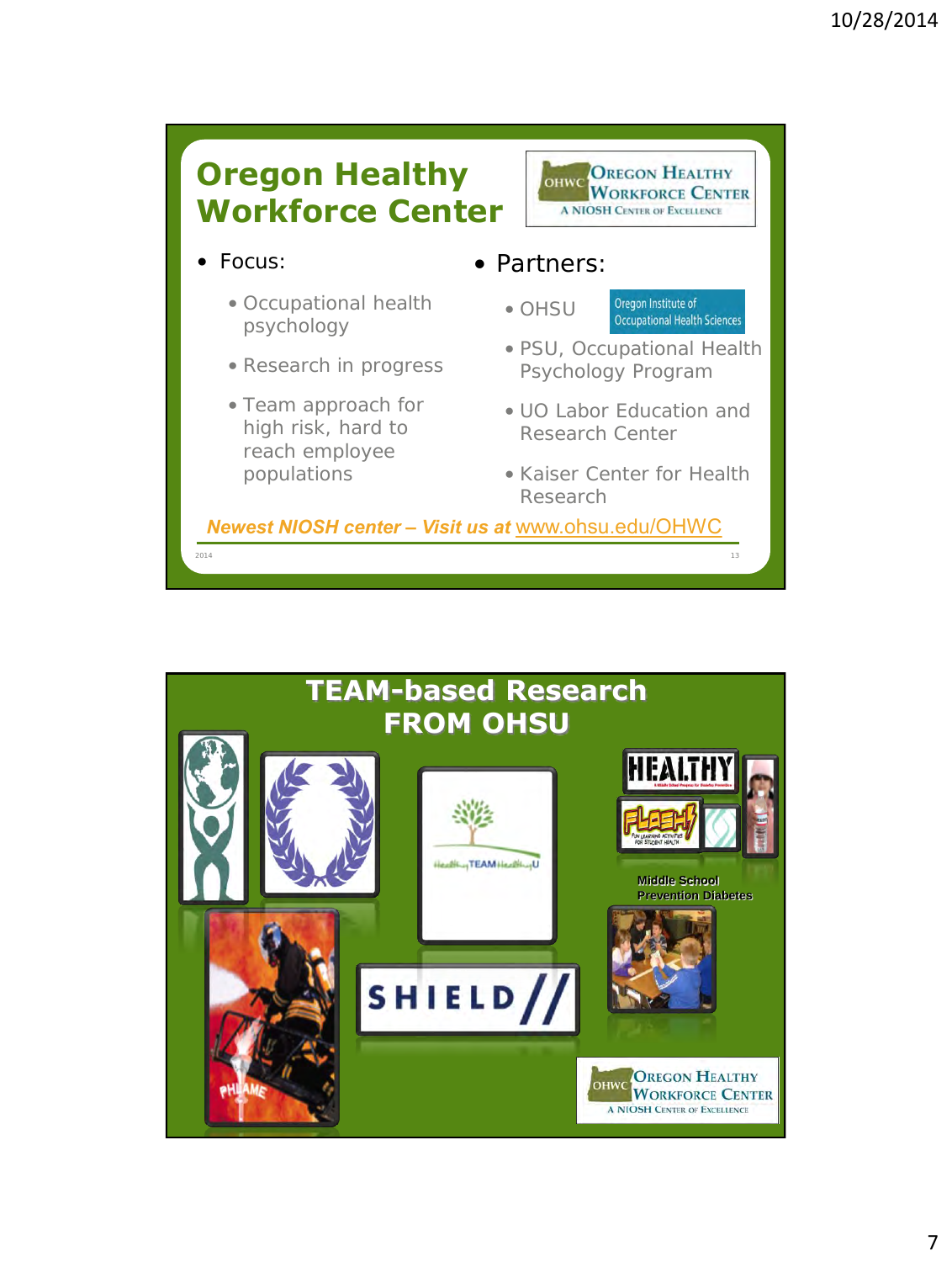

- Gain efficiency, synergy, and sustainability.
- Those who participate in educational and interactive activities tend to be healthier and more productive.
- Fragmented programs **don't** address the whole person - or achieve what is possible through combined efforts.
- Avoids redundancy and leverages existing expertise.

2014 **15 октября 15 октября 15 октября 15 октября 15 октября 15 октября 15 октября 15 октября 15 октября 15 ок** 

• Research is ongoing and as yet unverified.

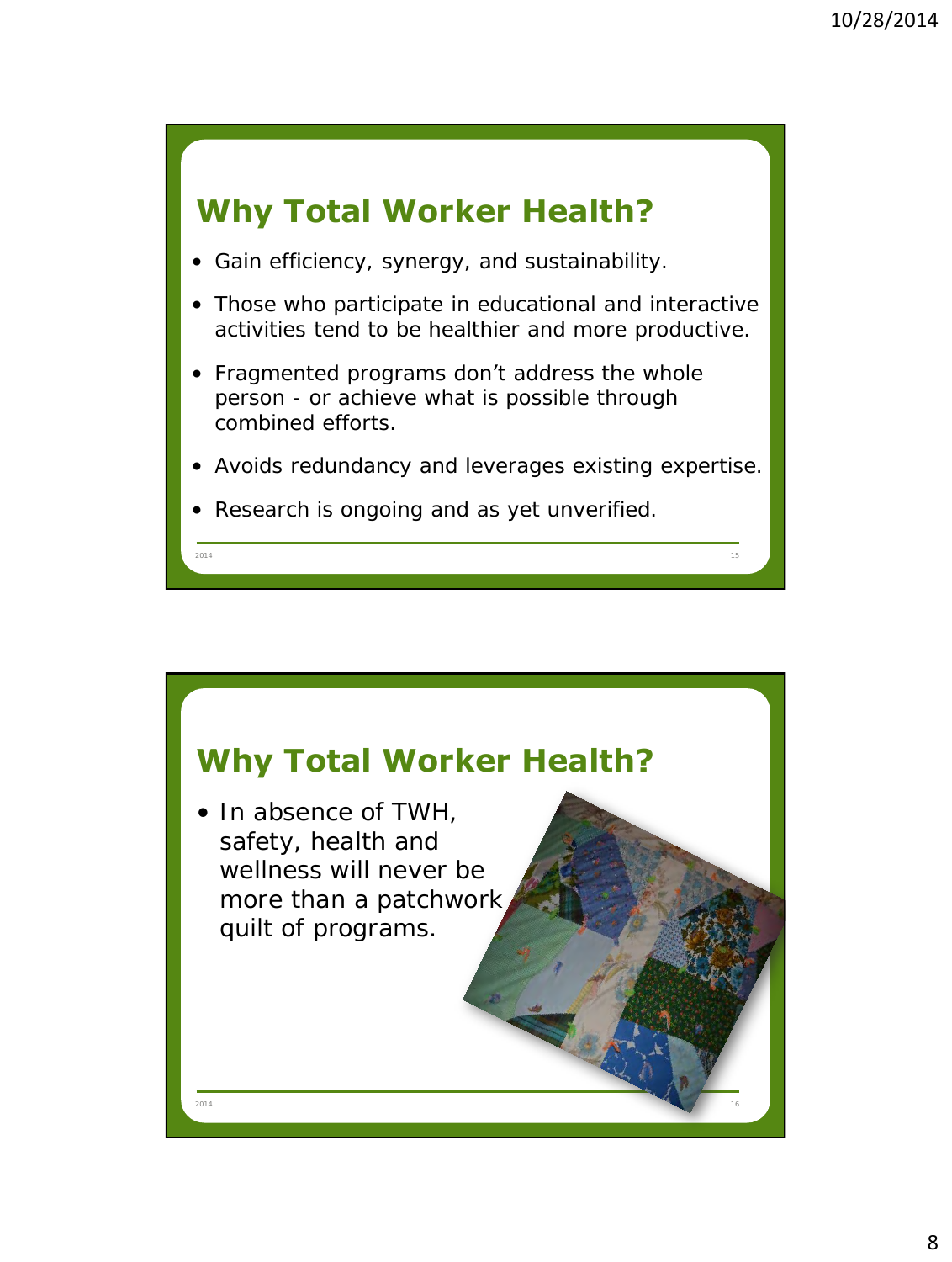

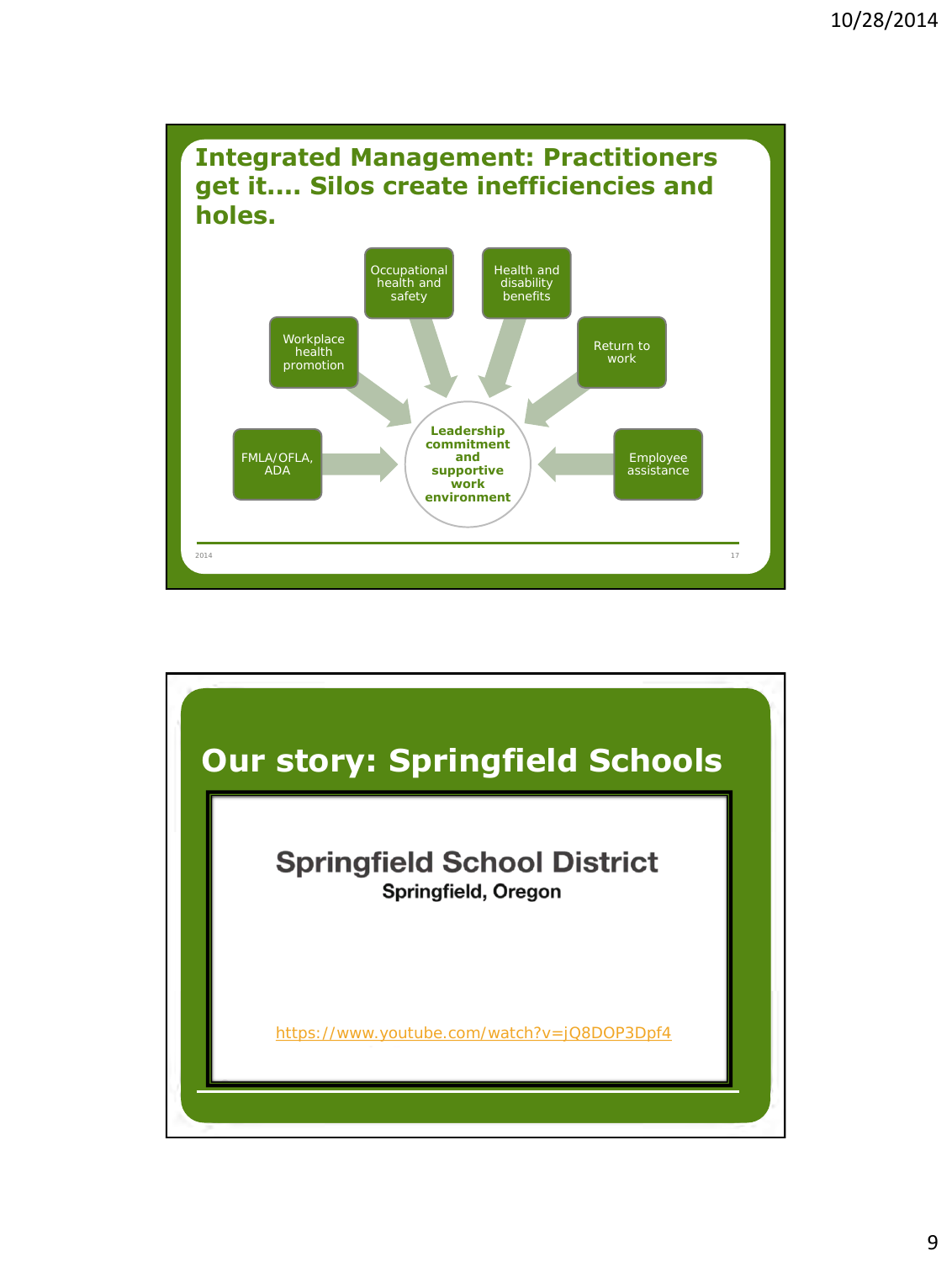

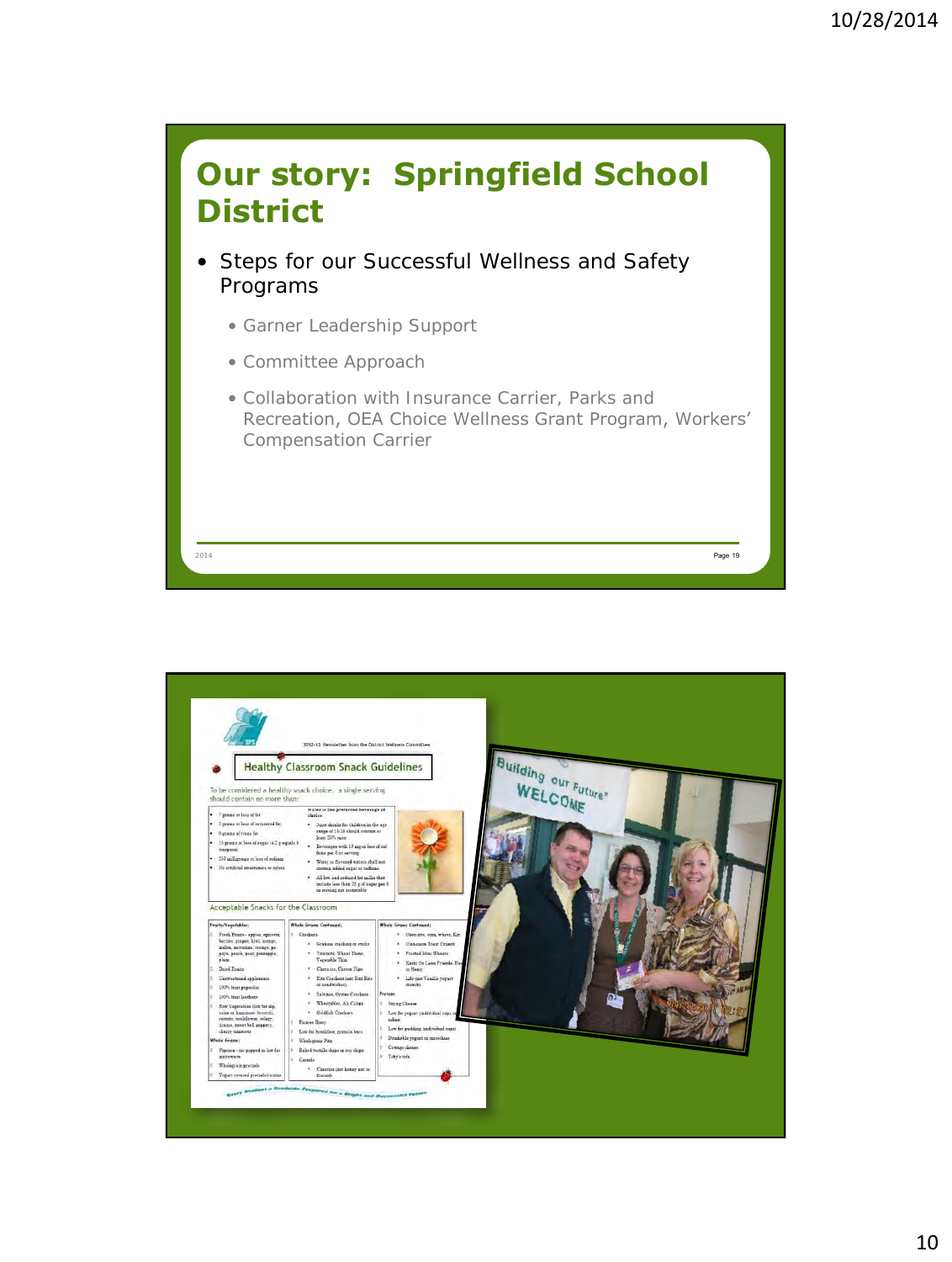#### **Why Total Worker Health in our schools?**

- We began to understand the impact of wellness on injury prevention
- Our health plan reflects the impact of stress and fatigue

## **Safety program**

- Used consulting and other resources available through Worker's Compensation Carrier
- Empowered safety committee
- Committee review of accident data
- Developed active Return to Work Program

2014 **Page 22** Page 22 **Page 22 Page 22 Page 22 Page 22 Page 22 Page 22 Page 22 Page 22 Page 22 Page 22 Page 22** 

• Safety and wellness efforts collaborative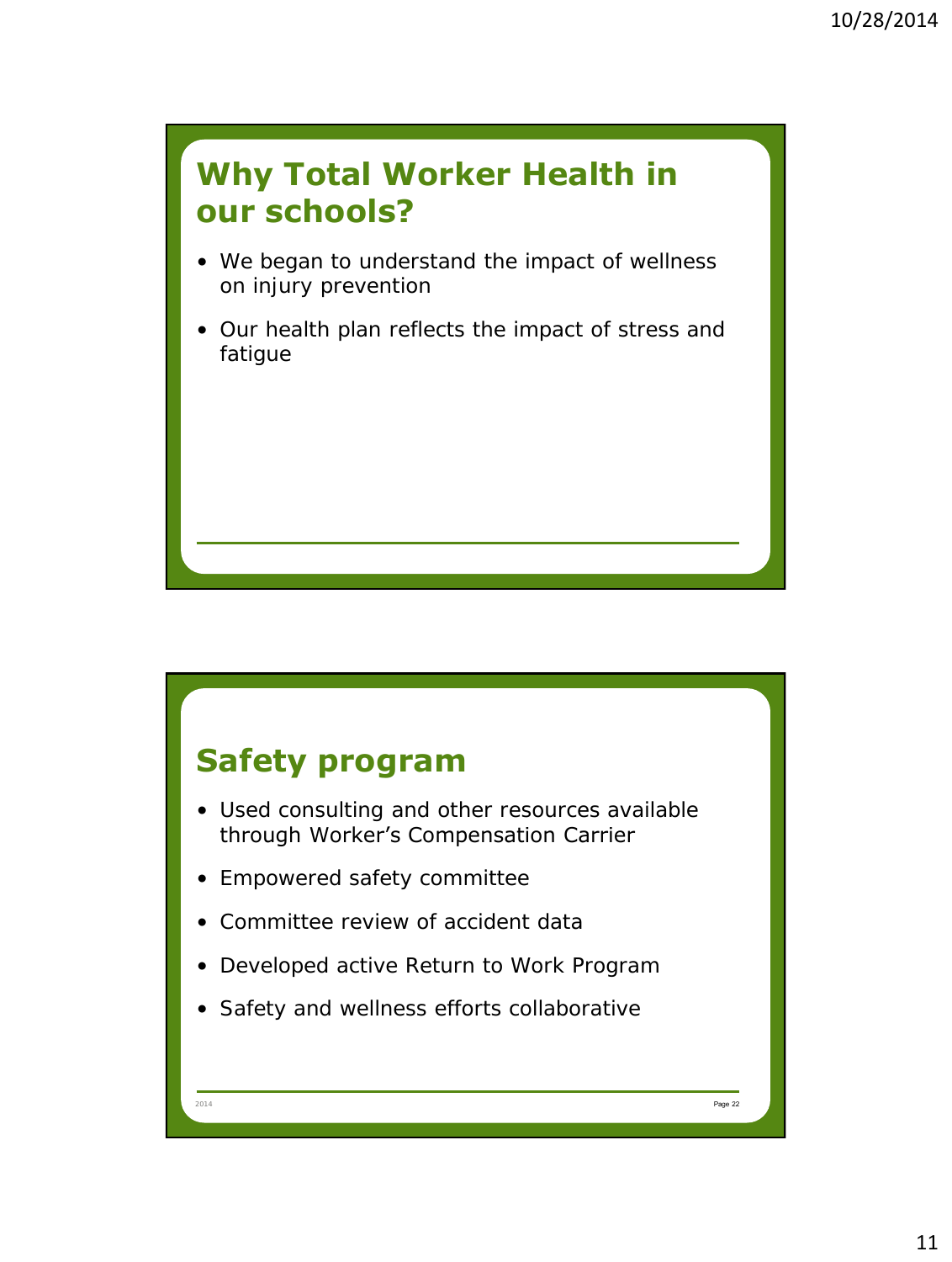

| <b>Health Plan Data</b><br><b>Episode Group</b>       | <b>Number</b><br>οf<br><b>Episodes</b> |
|-------------------------------------------------------|----------------------------------------|
| Encounter for Preventive Health Services              | 263                                    |
| Other Arthropathies, Bone and Joint Disorders         | 63                                     |
| <u>Sinusitis</u>                                      | 52                                     |
| Other Spinal and Back Disorders, Low Back             | 51                                     |
| Oth Inflam and Infect of Skin and Subcutaneous Tissue | 48                                     |
| Rhino, Adeno, and Corona Virus Infections             | 47                                     |
| <b>Essential Hypertension, Chronic Maintenance</b>    | 42                                     |
| Other Spinal and Back Disorders, Cervical             | 36                                     |
| Depression                                            | 33                                     |
| Other Ear, Nose, and Throat Disorders                 | 32                                     |
| Diabetes Mellitus Type 2 & Unspec Type Maintenance    | 29                                     |
| Osteoarthritis, Except Spine                          | 24                                     |
| Bursitis                                              | 18                                     |
| Injury: Spine and Spinal Cord, Low Back               | 18                                     |
| Injury: Spine and Spinal Cord, Cervical               | 18                                     |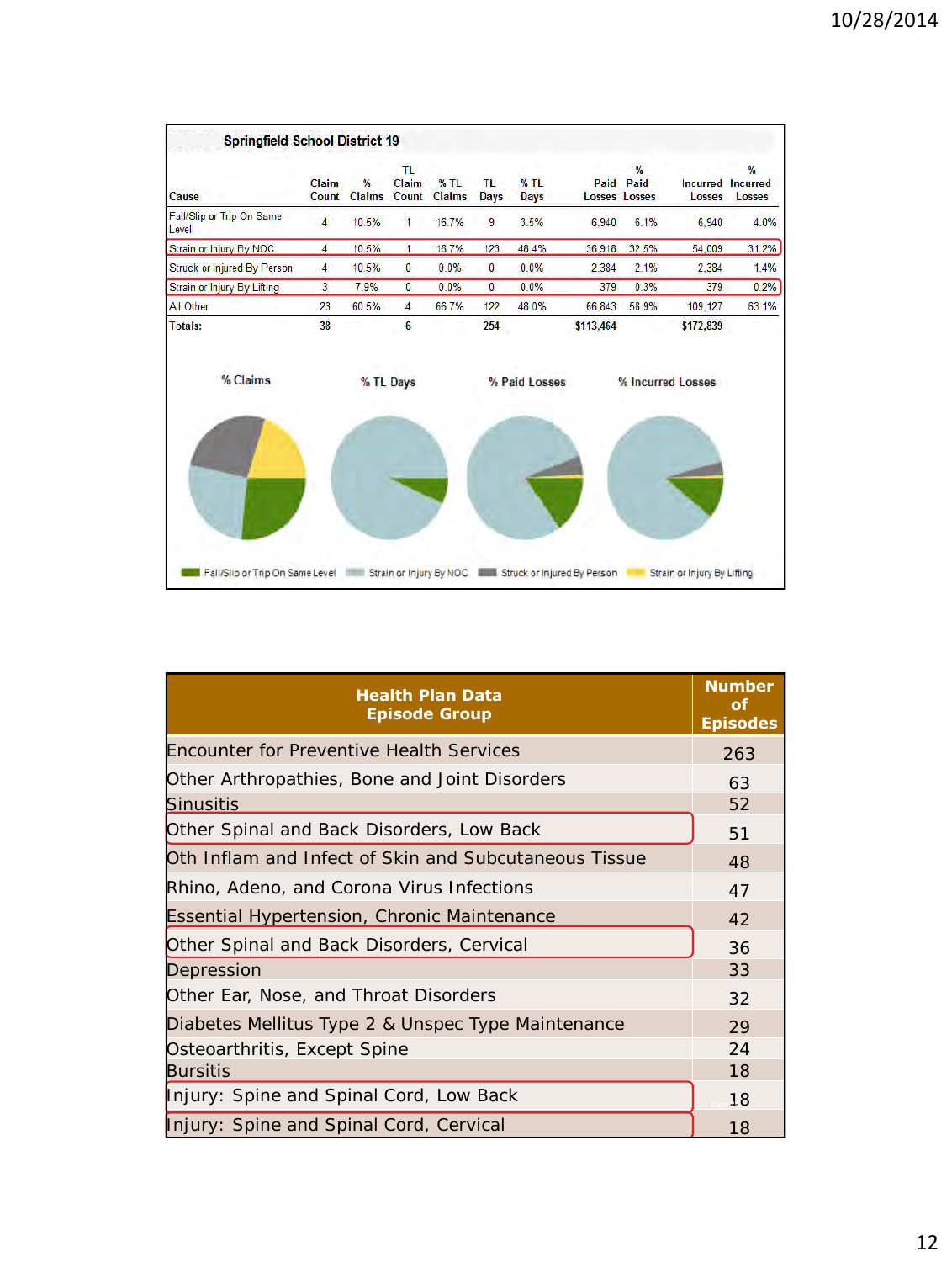## **Visible change... For both wellness and safety**



# **Visible change... For both wellness and safety**

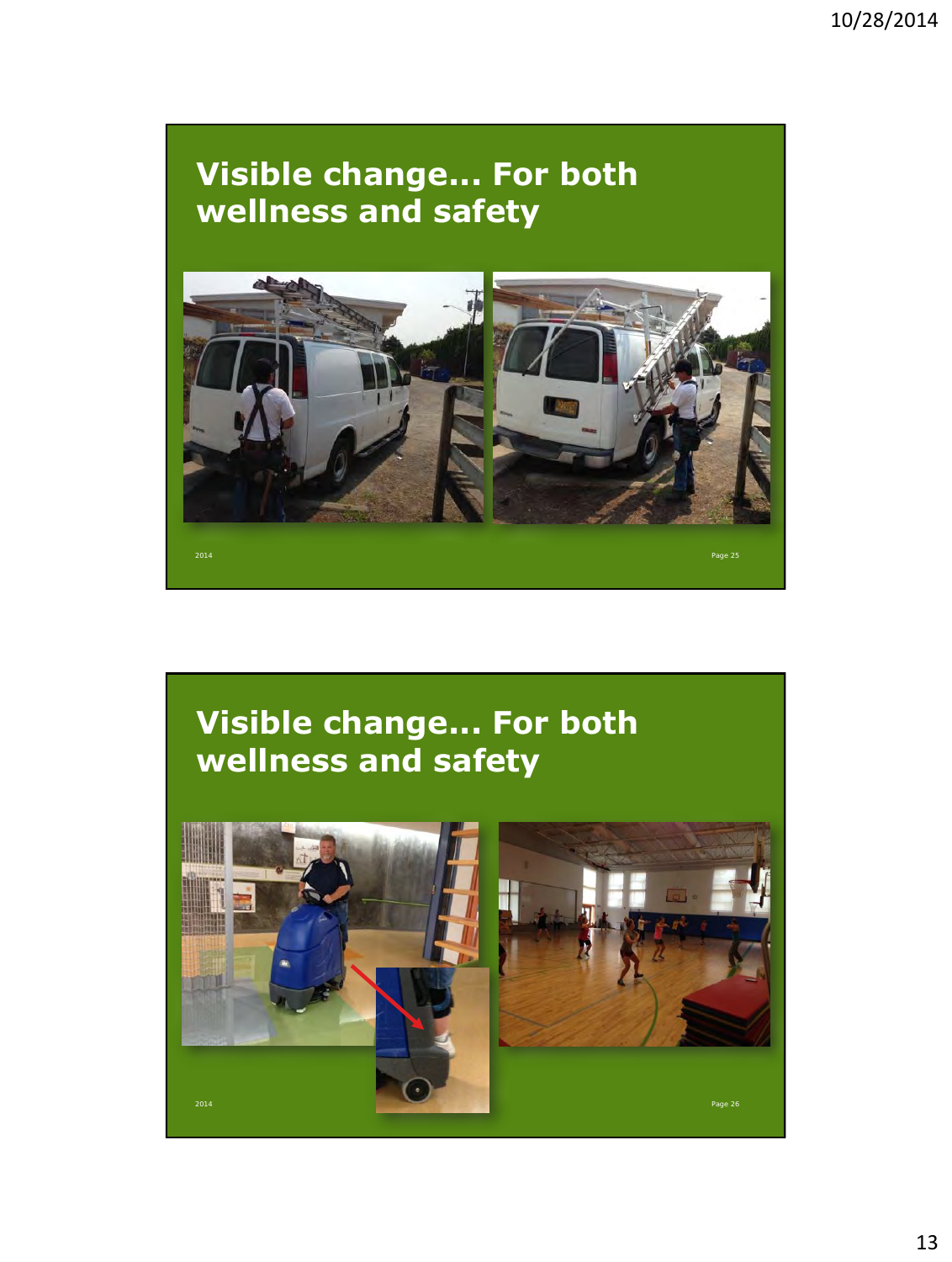#### **Visible change... For both wellness and safety**



## **Engagement drivers**

- Leadership commitment
- Mission and vision
- Culture and values
- Sense of team
- Healthy and broad commúnication
- Recognition
- Growth, learning opportunities

• Trust

2014 Slide 28

- Having the resources to do the job
- Management's leadership attributes
- Essence of the job
- Management's relationship with employees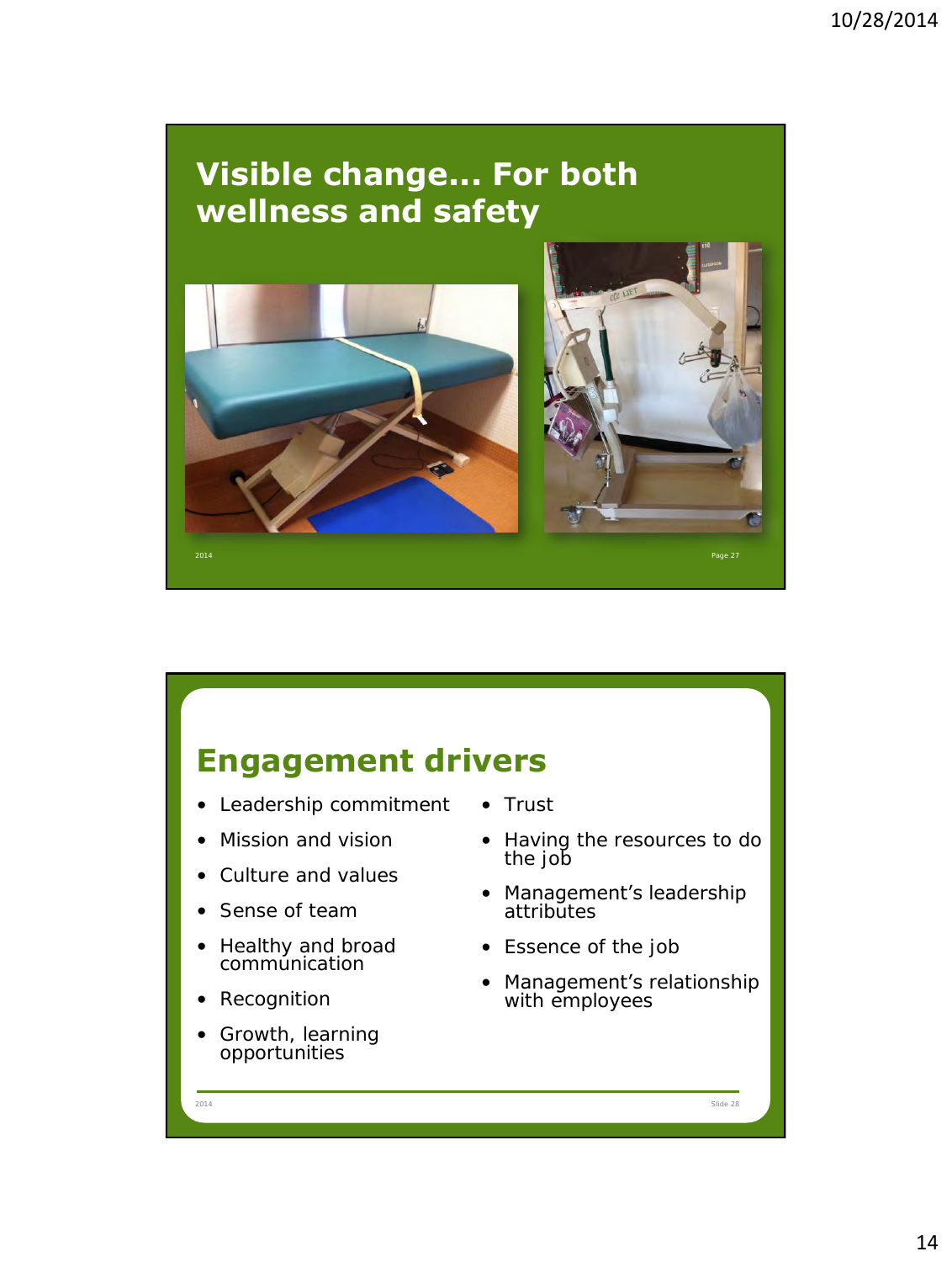

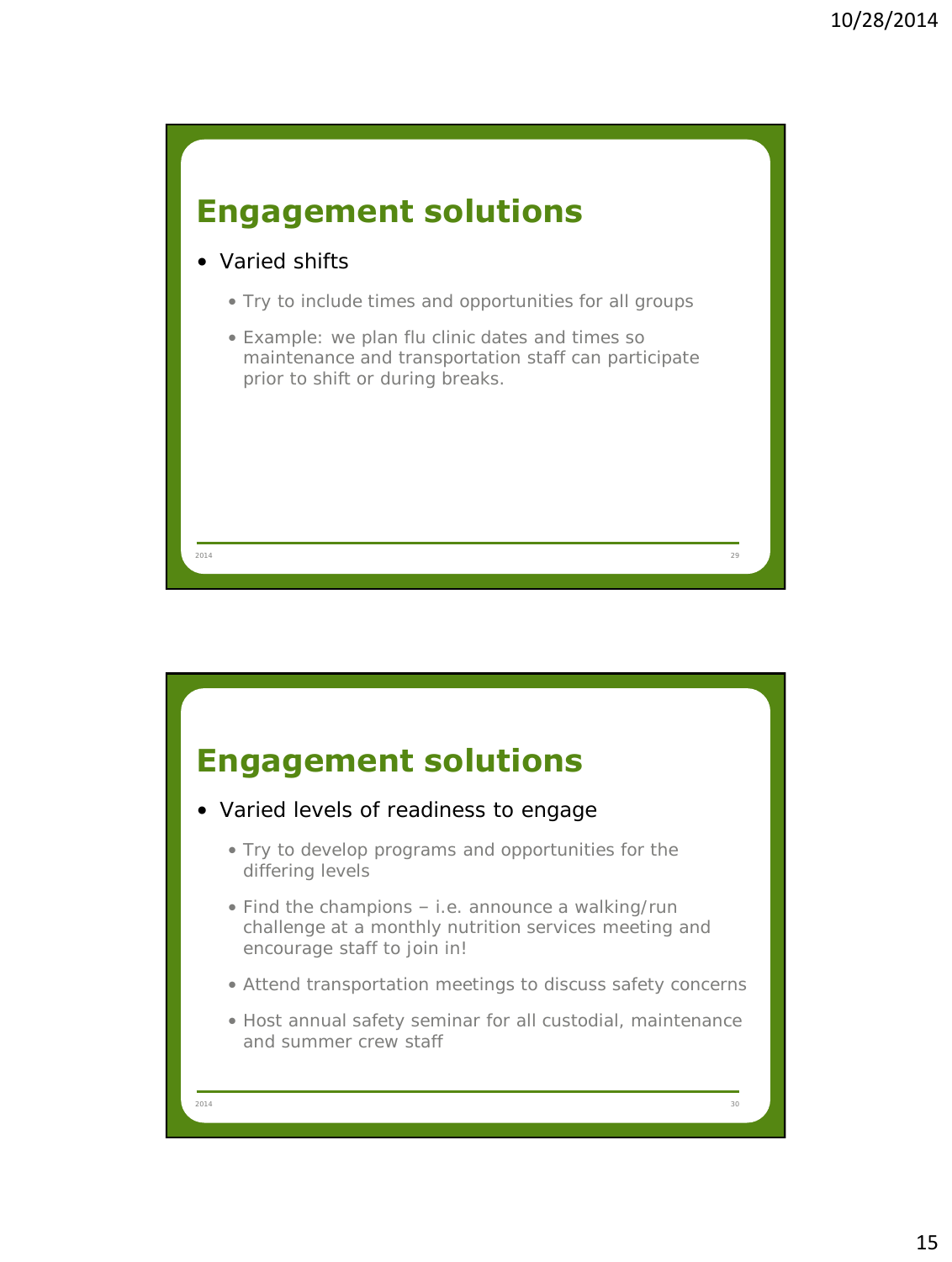

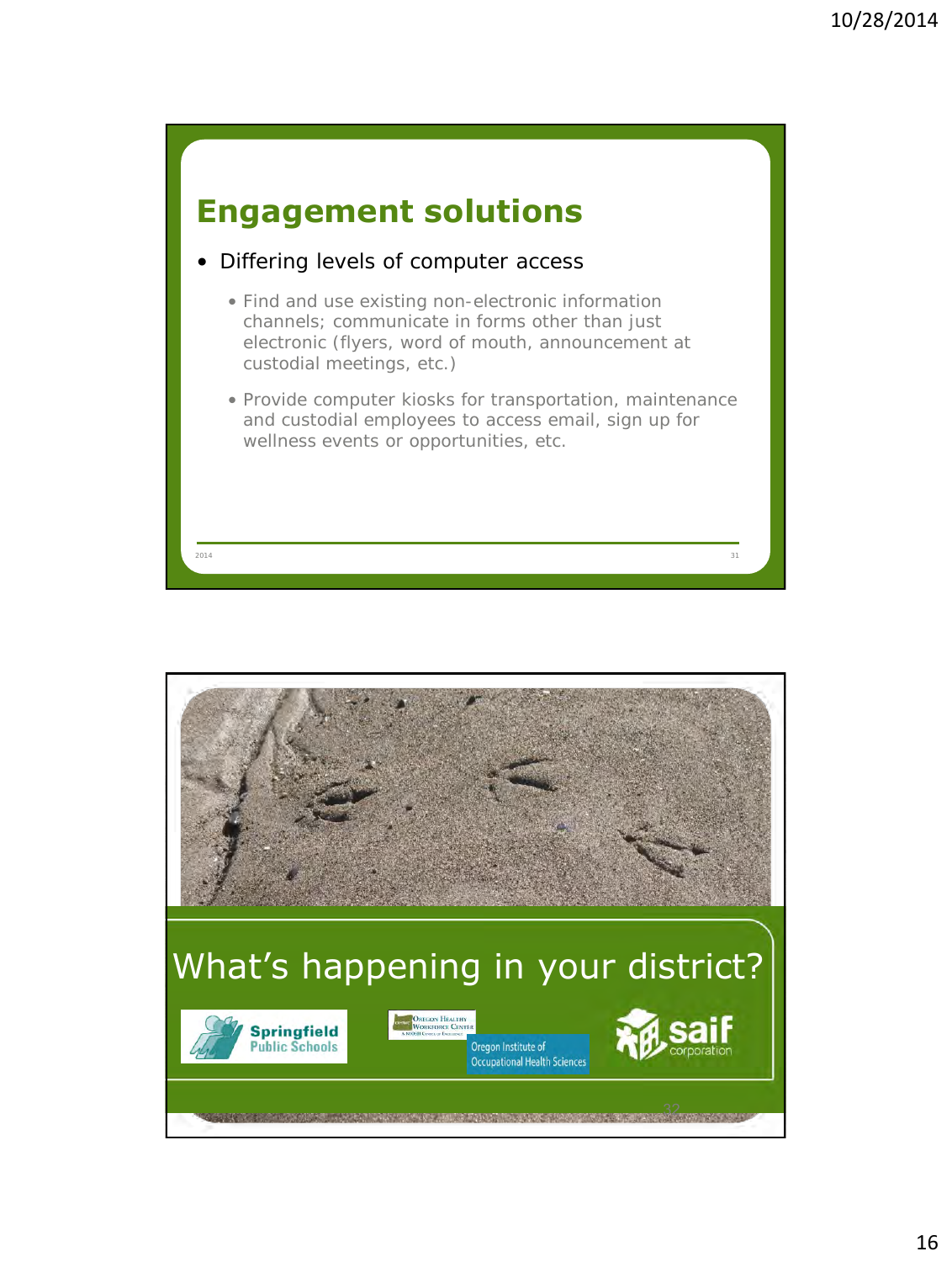



- Research
- Blog
- Symposia
- Archived (free) webinars
- Resource topic pages
- Links to other centers

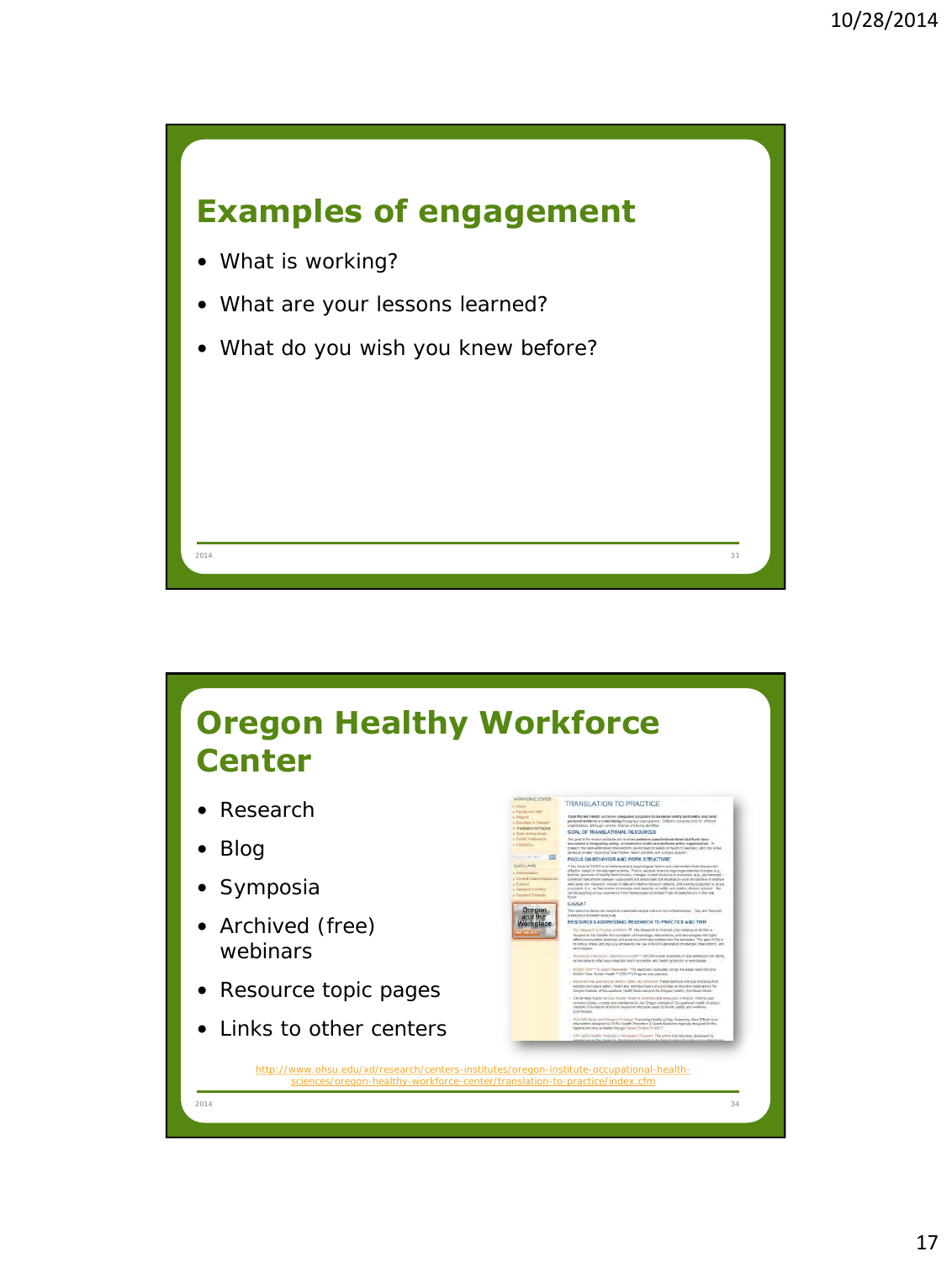